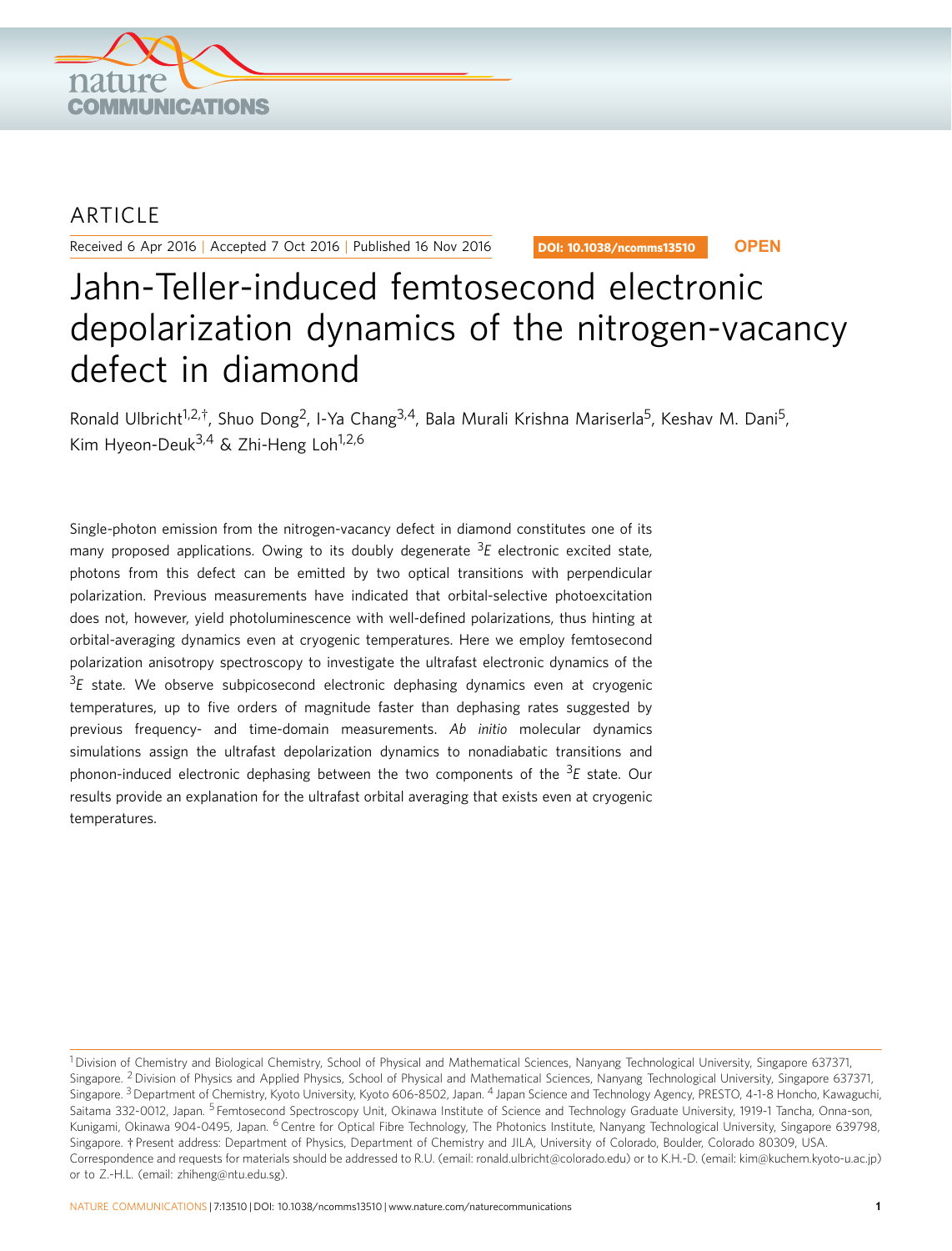A mong the known colour centres of diamond, the negatively charged nitrogen-vacancy (NV<sup>-</sup>) defect has attracted the most attention<sup>1</sup>, motivated by its potential to serve as a building block for novel quantum technologies. Remarkable advances in their magnetic and optical manipulation, performed even at the single-defect level<sup>2</sup>, herald their application to spin-based quantum computing  $3,4$  and photonics<sup>5</sup>, as well as nanoscale magnetic field<sup>6-8</sup> and temperature sensors<sup>9-11</sup>.

Buried deep within the band gap of diamond are the NV  $^{-3}A_2$ electronic ground state and the doubly degenerate  ${}^{3}E$  excited state, which are optically coupled by a narrow zero-phonon line (ZPL) transition at 1.95 eV (637 nm wavelength, Fig. 1a). This optical transition has been identified as a potential quantum emitter for single photons<sup>1,5</sup>. Vibronic coupling between the  ${}^{3}E$ electronic state and a quasi-localized vibrational mode at  $\sim$  68 meV gives rise to a broad phonon sideband<sup>12</sup>. The E<sub>x</sub> and  $E<sub>v</sub>$  sublevels of the <sup>3</sup>E state have orthogonal electronic alignment, evidenced by the computed orbital densities in Fig. 1b, hence yielding two perpendicularly polarized  ${}^3A_2 \rightarrow {}^3E$  transitions<sup>1</sup>.

As a result of its orbital degeneracy, the  ${}^{3}E$  state couples to a doubly degenerate vibrational mode of e symmetry to form an  $E \otimes e$  Jahn-Teller (JT) system<sup>1</sup>. The JT-active mode involves the displacement of the carbon atoms that surround the vacancy. The initially degenerate  $E_x$  and  $E_y$  states are displaced along the JT-active mode  $Q_{\text{JT}}$ , creating a conical intersection (CI, see Fig. 1b). At the same time, the potential minimum energy is reduced by the JT stabilization energy  $E_{\text{IT}}$ . For the NV<sup>-</sup> defect, the theoretically predicted JT stabilization energy  $E_{\text{IT}}$  of 25 meV is smaller than the tunnelling splitting of 34 meV, therefore rendering the system a dynamic JT distortion<sup>13</sup>.

In the vicinity of CIs, the Born-Oppenheimer approximation breaks down, allowing exceptionally fast nonadiabatic (NA) transitions between potential energy surfaces $14,15$ . In molecular photochemistry, for example, CIs between electronic excited and ground states are known to promote ultrafast internal conversion on femtosecond timescales<sup>16</sup>. In the case of the  $NV^-$  defect, the CI exists only between the excited state  $E_x$  and  $E_y$  orbitals, thereby potentially enabling ultrafast NA transitions between them. In addition, the JT effect has been invoked to explain the asymmetry between the absorption and photoluminescence (PL) lineshapes<sup>1</sup>, the broadening of the  ${}^3E \rightarrow {}^3A_2$  ZPL transition linewidth with increasing temperature and the concomitant reduction in the polarization contrast of its  $PL^{17}$ . These JT effects have important ramifications. The non-unity polarization contrast, observed even at cryogenic temperatures, for example, impairs coupling of NV<sup>-</sup> photon sources to plasmonic waveguides and decreases the interference visibility of emitted single photons, thus impeding its use in quantum information processing<sup>5</sup>.

The coherent dynamics of the orbital doublet at the  $E \otimes e$  JT CI are encoded in the optical dephasing times. From the PL excitation linewidths of single defects, dephasing times of  $\sim$  10 ns at sub-10 K and  $<$  0.3 ps at temperatures beyond 200 K have been inferred<sup>17</sup>. The former is substantiated by an orbital coherence time of  $\sim$  6–7 ns, directly determined from time-domain Ramsey fringe interferometry<sup>18</sup>. However, the low PL polarization contrast of  $\leq 0.5$  at 4 K indicates the existence of ultrafast dynamics that precede the nanosecond electronic dephasing processes that have been uncovered so far<sup>17-19</sup>.

Here we use femtosecond polarization anisotropy (PA) spectroscopy to resolve the ultrafast coherent orbital dynamics



Figure 1 | Electronic and optical properties of the NV<sup>-</sup> defect and the polarization anisotropy spectroscopy measurement scheme. (a) Optical absorption spectrum of the NV<sup>-</sup> sample recorded at 77 K, showing a distinct ZPL, in addition to the one- (1PL) and two-phonon line (2PL) transitions. The spectrum of the pump pulse used to excite the ZPL line is shown in blue. (**b**) Electronic structure of the NV  $^-$  defect, showing the  $E_x$  (blue) and  $E_y$  (red) components of the <sup>3</sup>E state accessed from the <sup>3</sup>A<sub>2</sub> ground state via the ZPL transition at 1.95 eV (637 nm). Structural distortion along a JT-active mode Q<sub>JT</sub> lowers the symmetry of the doubly degenerate  $^3E$  state, found at the CI, to yield JT-split  $^3E_x$  and  $^3E_y$  states. The JT stabilization energy  $E_{\rm JT}$  of 25 meV positions the CI below the  $v' = 0$  level, located at 34 meV. In the experiments, a linearly polarized pump excites the  ${}^{3}E$  doublet and a time-delayed broadband probe pulse with variable polarization, either parallel or perpendicular relative to the pump, interrogates the time-resolved stimulated emission. The orbital plots show the orbital alignment for the  $E_x$  and  $E_y$  states, as viewed along the  $C_3$  axis of the NV  $^-$  defect. The red regions denote the electron probability distribution and the blue sphere denotes the nitrogen atom. The plots are calculated by density functional theory using the PBE functional and projector-augmented-wave pseudopotentials (see Methods). (c) Spectrally resolved differential transmission  $\Delta T/T$ , showing contributions from groundstate bleaching (blue side of ZPL) and stimulated emission (red side of ZPL).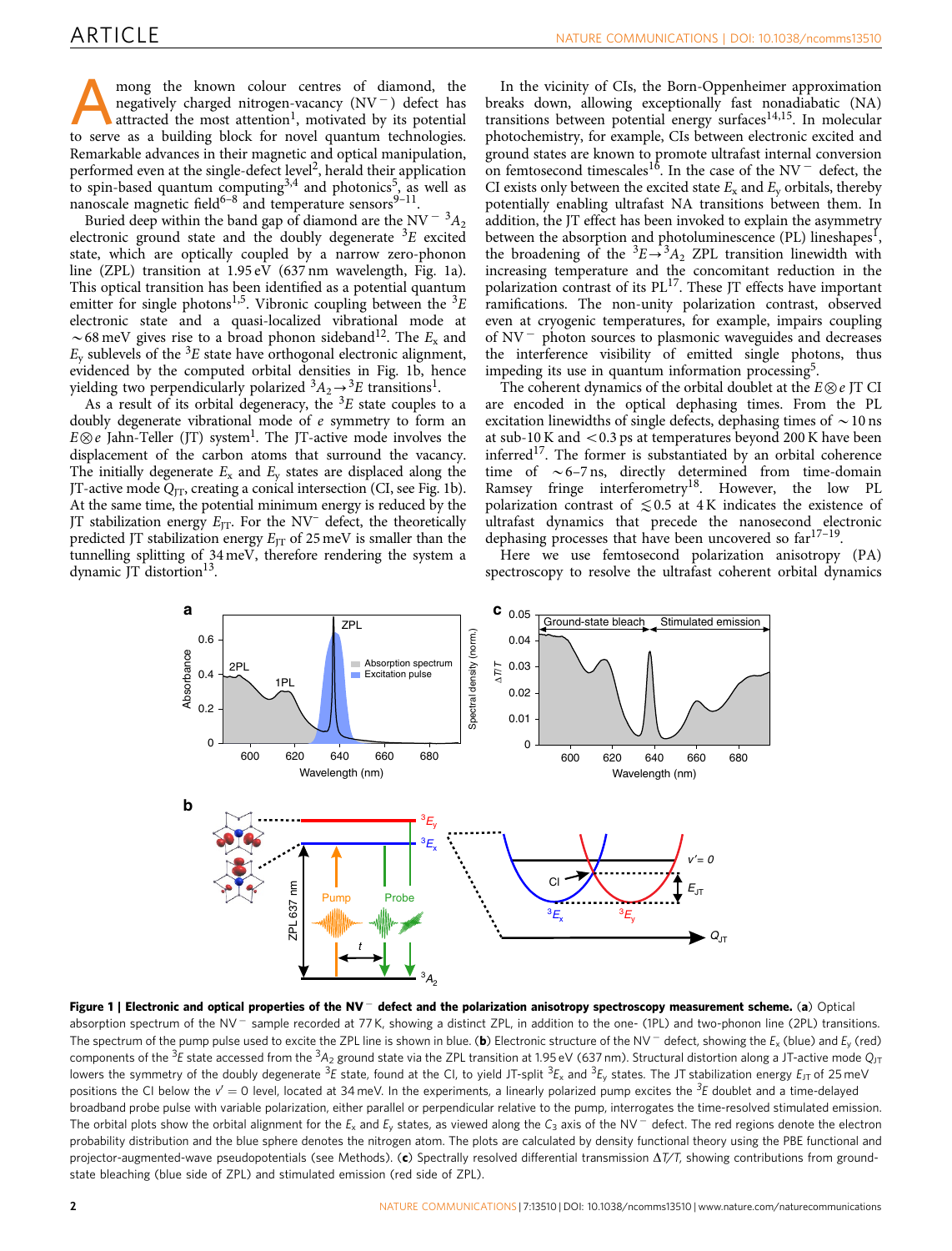of the  ${}^{3}E$  state. We observe biphasic electronic dephasing dynamics occurring on subpicosecond to few-picosecond timescales, even at cryogenic temperatures, up to five orders of magnitude faster than dephasing rates suggested by previous frequency- and time-domain measurements<sup>17,19,20</sup>. Ab initio molecular dynamics (AIMD) simulations assign the dynamics to NA transitions around the CI and phonon-induced electronic dephasing between components of the  ${}^{3}E$  state.

#### Results

PA spectroscopy. The femtosecond PA measurements employ a narrowband linearly polarized pump pulse to excite the ZPL transition of the  $\overline{NV}^-$  defect (Fig. 1a), following which a broadband linearly polarized probe pulse measures the pump-induced change of the normalized transmission spectrum  $\Delta T/T$ . Excitation of the ZPL as opposed to the phonon sideband avoids complications introduced by ultrafast vibrational  $relaxation<sup>21</sup>$ . Varying the pump–probe time delay and relative polarization yields the time-resolved  $\Delta T/T$  signal (Fig. 1b) for parallel  $(S^{||})$  and perpendicular  $(S^{\perp})$  relative polarization between pump and probe pulses. The PA signal  $S_{\text{aniso}}(\lambda,t)$  is then obtained from the relation  $S_{aniso}(\lambda,t) = (S^{||} - S^{||})(S^{||} + 2S^{||})$ (see Methods).

Photoexcitation leads to increased transmission of the  $\mathrm{NV}^$ sample, as can be seen from the positive  $\Delta T/T$  signal over the entire probe spectrum (Fig. 1c). Features on the blue side of the ZPL arise from depletion of the  ${}^{3}A_2$  ground state by the photoexcitation pump pulse, resulting in the bleaching of the  ${}^{3}A_{2}$ ground-state absorption spectrum. The positive  $\Delta T/T$  signal on the red side of the ZPL is because of Stokes-shifted stimulated emission from the  $v' = 0$  level of the <sup>3</sup>E state, populated by the pump pulse, to the various  $v''$  levels on the  ${}^3A_2$  ground state. As such, the former signal is sensitive to ground-state dynamics, whereas the latter is sensitive to excited state dynamics. Note that excited-state absorption from the  ${}^{3}E$  state, which would give negative  $\Delta T/T$  signals, is negligible because of the small oscillator strength of excited-state absorption into the conduction band.

 $S_{aniso}(\lambda,t)$  provides information on the alignment dynamics after photoexcitation (see Methods and Supporting Information). In molecular spectroscopy, for instance, this is used to measure the reorientation of molecules in solution<sup>22</sup>, an effect that does not occur here because the  $N V^-$  defects are fixed in the diamond lattice. In addition, for probe transitions involving doubly degenerate excited states with perpendicular transition dipoles, as is the case here, the PA signals also reflect electronic reorientation. In such instances, the PA signal reports on electron motion around a CI<sup>23,24</sup>, and its decay yields the dephasing time between the  $E_x$ and  $E_v$  states<sup>25</sup>. Since the measurements are performed on an ensemble of differently oriented  $N V^-$  centres, linearly polarized photoexcitation does not selectively populate only one component of the orbital doublet, but instead, prepares a coherent superposition of the  $E_x$  and  $E_y$  states. As such, both population transfer and loss of phase coherence between the orbital doublet states—collectively referred to as orbital dephasing herein—lead to electronic de-alignment and, hence, the decay of the  $PA^{23,25}$ . The observation of dephasing dynamics in the time-domain complements frequency-domain measurements, particularly when dephasing is fast and spans multiple timescales, which make the broad linewidths associated with ultrafast depolarization challenging to discern in the frequency domain.

The PA spectrum  $S_{aniso}(\lambda,t)$  collected as a function of pump–probe time delay at 77 K is shown in Fig. 2a. The anisotropy value obtained on the blue side of the ZPL transition, where ground-state bleaching dominates, is found to be constant to within experimental error ( $S_{aniso} \sim 0.1$ ). On the other hand, a

pronounced decay (Fig. 2b) is observed for the PA recorded at the ZPL (white-dashed line) and to its red side, where stimulated emission occurs. Anisotropy dynamics only appearing through stimulated emission indicates that they originate from the  ${}^{3}E$ excited state. The PA decay at the ZPL can be fit to the function  $S_{aniso}(t) = A_0 + A_1 e^{-t/\tau_1} + A_2 e^{-t/\tau_2}$ , where the offset  $A_0$ , amplitudes  $A_1$  and  $A_2$ , and exponential decay constants  $\tau_1$  and  $\tau_2$  are all fit parameters. The time constants of both the fast  $(\tau_1)$  and slow  $(\tau_2)$  decay components exhibit distinct temperature dependencies (Fig. 2c). Furthermore,  $\tau_2$  is evident only below 150 K.  $\tau_1$  is constant to within experimental error, varying between  $0.15 \pm 0.03$  and  $0.10 \pm 0.02$  ps for all measured temperatures. On the other hand,  $\tau_2$  decreases markedly from 14.4  $\pm$  1.7 ps at 10 K to  $0.70 \pm 0.11$  ps at 150 K. It is noteworthy that  $S_{aniso}$  does not completely decay to 0.10 within the maximum time delay of 20 ps employed in our measurements. This asymptotic value of 0.10 for Saniso would be expected for an electronic system that comprises a nondegenerate ground state and a doubly degenerate excited state with orthogonal transition dipoles, as is the case here<sup>23,25</sup>. We note that Saniso does not vanish to zero, as it would for molecules in solution by rotational diffusion<sup>22</sup> because the defects are fixed in the diamond lattice. We believe that the deviation of the final  $S_{aniso}$  value from the theoretical isotropic value of 0.10 is indicative of long-lived orbital coherence surviving beyond 20 ps, consistent with nanosecond dephasing dynamics that have been observed at cryogenic temperatures via single-defect lineshape measurements $^{17}$  and time-domain Ramsey fringe interferometry<sup>18</sup>. The subpicosecond to picosecond dynamics observed herein precede the previously reported dephasing timescales.

Subpicosecond  $\tau_1$  electronic depolarization dynamics. NA AIMD simulations are performed to elucidate the origin of the observed subpicosecond depolarization dynamics. The computed decay profiles reveal depolarization via population transfer from the initially populated  $E_x$  state to the  $E_y$  state (Fig. 2d). The  $\sim$  100-fs timescale for electronic equilibration (Fig. 2e) is in agreement with the experimental  $\tau_1$  values. The inverse relation between the computed  $\tau_1$  and the electron– phonon coupling strength (Fig. 2e) indicates that the fast component of the electronic depolarization dynamics is driven by NA transitions. The relatively weak temperature dependence is partly due to the stiff and extended diamond structure, and is qualitatively different from the strong temperature dependence that appears, for example, in semiconductor quantum dots, which have finite nanoscale size and thus a large surface-tovolume ratio<sup>26</sup>. Fourier transforms of the real-time fluctuations of the  $E_x$  and  $E_y$  energies yield the frequencies of the phonon modes that mediate the electronic equilibration (Fig. 2f). Within the theoretical framework of AIMD, these phonon-induced fluctuations arise from incoherent vibrational motions of the thermal bath (see Supplementary Figs 1 and 2), unlike coherent phonons launched by impulsive excitation, which manifest themselves as oscillatory features in the  $\Delta T/T$  signals. The fast fourier transform (FFT) power spectrum obtained at 77 K reveals several prominent peaks at 47, 69, 90, 120, 130 and 150–160 meV. These modes have been identified and assigned by earlier ab initio calculations to the various quasi-localized vibrational modes of the  $NV^-$  defect<sup>27</sup>, including one at 69 meV that coincides with the energy of the JT-active  $e$  mode<sup>13</sup>. Interestingly, the presence of multiple phonon frequencies in the FFT power spectrum suggests that the depolarization dynamics are driven not only by the JT-active modes, but also by a collection of other vibrational modes that are anharmonically coupled to the JT-active modes.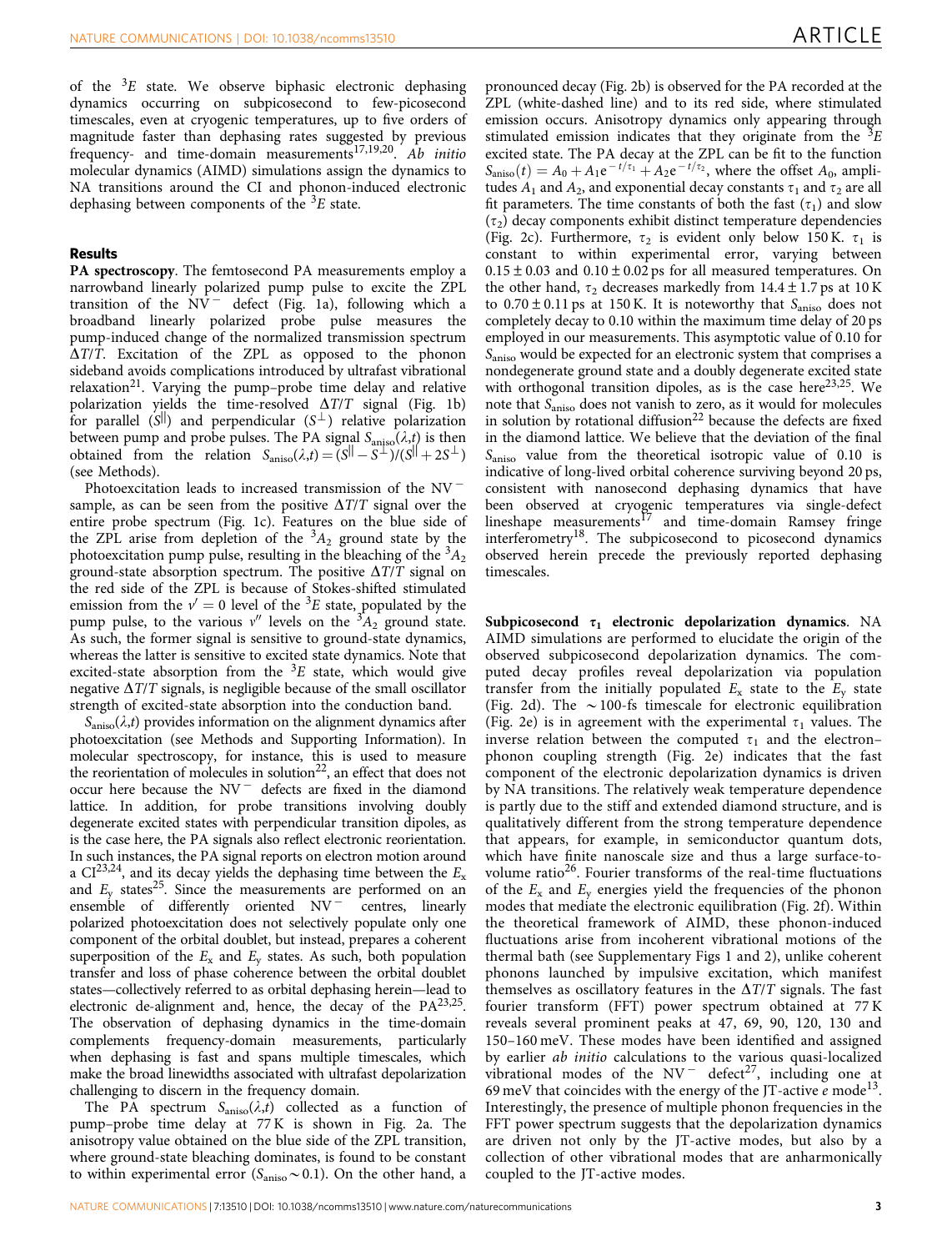

Figure 2 | Ultrafast electronic depolarization dynamics and results of the NA AIMD simulations. (a) Time evolution of the polarization anisotropy spectrum recorded at 77 K after ZPL excitation. (b) Line-out at the ZPL wavelength (white dashed line in a) showing a biexponential decay of the PA with time constants  $\tau_1$  and  $\tau_2$ . (c) Temperature dependence of  $\tau_1$  and  $\tau_2$  and fit of the temperature dependence of  $\tau_2$  to equation (1); error bars denote the s.e.m. (d) Simulated electronic depolarization trajectories for various temperatures. (e) Time constant  $\tau_1$  and electron-phonon coupling strength computed at various temperatures. (f) Simulated FFT power spectrum at 77 K showing the frequencies of phonon modes that mediate ultrafast electronic depolarization. Aniso, anisotropy; norm, normalized.

Picosecond  $\tau_2$  electronic depolarization dynamics. The conspicuous temperature dependence of  $\tau_2$  suggests phonon-mediated electronic depolarization as its origin. The vanishing  $N V^-$  defect phonon density of states<sup>13,27,28</sup> at phonon energies  $<$ 20 meV prevents one-phonon transitions from effecting population transfer between the  $E_x$  and  $E_y$  states<sup>29</sup>. Nevertheless, one-phonon-mediated electronic depolarization is still possible via phonon-induced fluctuations of the orbital doublet, or even transitions from the lowest-energy  $E_x$  and  $E_y$  vibronic levels of the  ${}^{3}E$  electronically excited state to higher-lying, nondegenerate vibronic levels of  $A_1$  and/or  $A_2$  symmetry, for which electronic alignment does not exist. In either case, the one-phonon transition rate  $\Gamma(T) = 1/\tau_2(T)$  follows the relation<sup>30</sup>

$$
\Gamma(T) = \Gamma_0 + \sigma T + \Gamma_c / \left( e^{\hbar \omega_c / k_B T} - 1 \right), \tag{1}
$$

where  $\Gamma_0$  is the temperature-independent offset,  $\sigma$  ( $\Gamma_c$ ) characterizes the electron–phonon coupling strength for phonon energies  $\hbar \omega \ll k_B T$  ( $\hbar \omega \gtrsim k_B T$ ) and  $\omega_c$  represents the effective frequency of a group of phonons with energies  $\hbar\omega\gtrsim k_BT$  that induces depolarization. Fitting the experimental data to equation (1) gives  $\Gamma_0 = 0.070 \pm 0.013 \text{ ps}^{-1}$  $\sigma \sim 0$ (to within experimental uncertainty),  $\Gamma_c = 9.9 \pm 3.4 \text{ ps}^{-1}$  and  $\hbar \omega_c = 26 \pm 3$  meV (Fig. 2c). The vanishing  $\sigma$  coefficient is  $mc<sub>c</sub> = 2023$  and  $\overline{c}$  and  $\overline{c}$  and  $\overline{c}$  low-energy phonons with  $\hbar \omega \ll k_B T$  in the phonon density of states. Interestingly,  $\omega_c$ closely approaches the calculated  $E-A_1$  tunnelling splitting<sup>13</sup> of 35 meV, suggesting possible electronic depolarization via the phonon-driven population transfer from the  $E_x$  and  $E_y$  vibronic

levels to the totally symmetric  $A_1$  vibronic level within the  ${}^{3}E$ electronically excited state. Excited-state AIMD simulations based on a microcanonical trajectory generated at 10 K furnish a dephasing time of 8 ps, in good agreement with the experimentally measured value of  $14.4 \pm 1.7$  ps (see Supplementary Fig. 3). The correlated phonon-induced fluctuations of the  $E_x$  and  $E_y$  states support the long dephasing time. We note, however, that the experimental uncertainty in the measured  $\tau_2$  values does not allow depolarization via one-phonon transitions to be distinguished from two-phonon Raman-type population transfer<sup>17</sup> between the  $E_x$  and  $E_y$  states (see Supplementary Fig. 4). The latter, whose rate scales as  $T^5$ , has been invoked to explain the temperaturedependent population transfer and electronic dephasing rates obtained from measurements of single-defect linewidths<sup>17,31</sup>, decoherence of Rabi oscillations<sup>29</sup> and ensemble photon-echo spectroscopy<sup>32</sup>.

### **Discussion**

Previous frequency- and time-domain measurements were performed on high-purity Type 2a diamond samples, which have defect densities that are in the parts-per-billion (p.p.b.) regime, and thus orders of magnitude lower than the Type 1b sample  $({\sim}100$  p.p.m.) used in the present study. Therefore, a natural question that arises is the extent to which the observed ultrafast dynamics are intrinsic to a single defect. Fluctuations of the charge bath and defect–defect interactions could presumably lead to the enhanced dephasing rates observed herein. First, we note that previous single-defect measurements on samples with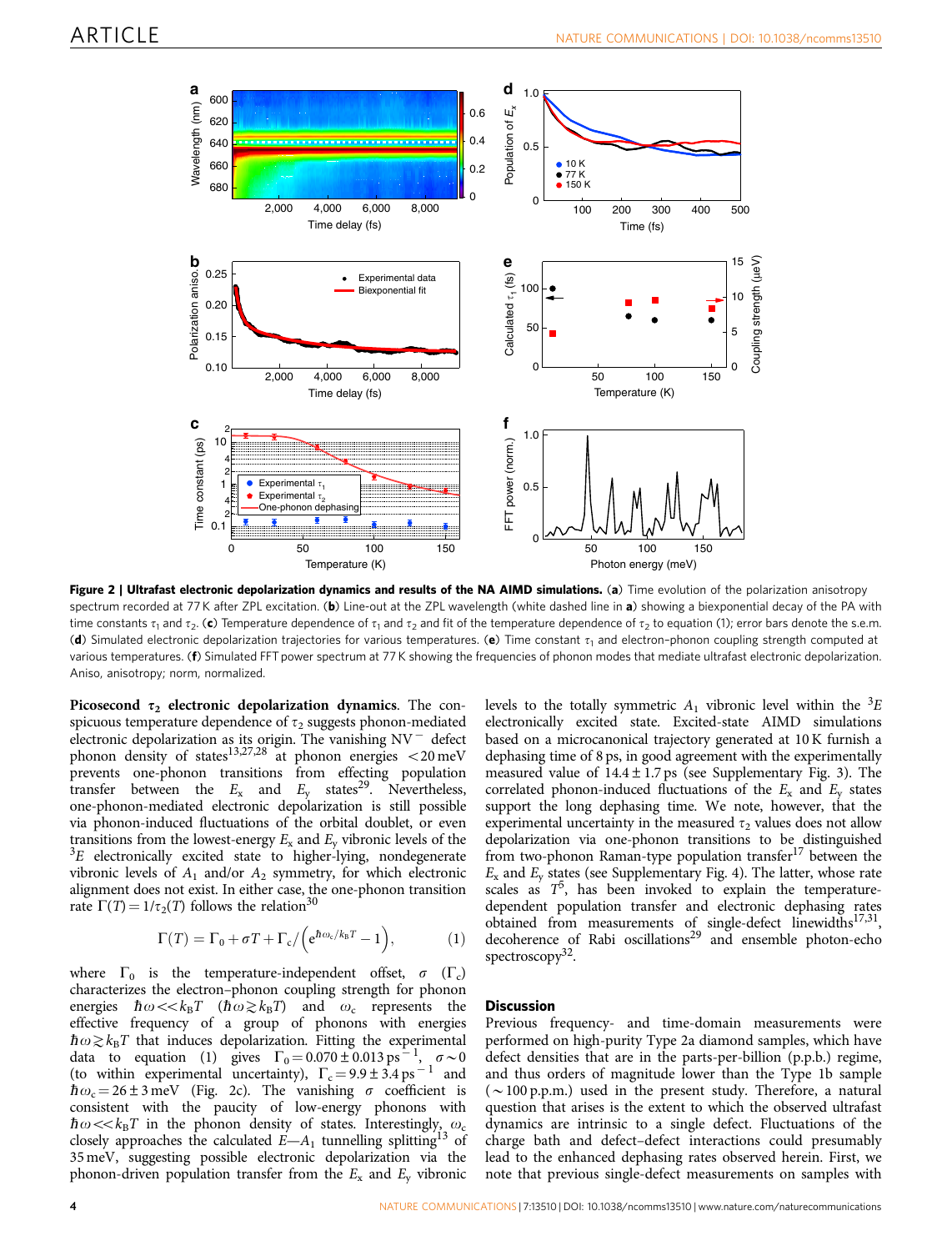

Figure 3 | Ultrafast electronic depolarization dynamics of the NV<sup>-</sup> defect. (a) Initial polarized photoexcitation leads to the population of the  $E_x$  level at  $t = 0$ . (b) Partial electronic depolarization occurs via NA transitions between  $E_x$  and  $E_y$  on a timescale of  $\tau_1$ . (c) Various possible pathways that drive further electronic depolarization on a timescale of  $\tau_2$  include phonon-induced fluctuations of the  $E_x$  to  $E_y$  levels (wavy arrows), resonant one-phonon excitation to the unaligned  $A_1$  vibronic level (solid arrows) and off-resonant two-phonon population transfer between  $E_x$  and  $E_y$  (dashed arrows). For simplicity, initial excitation is assumed to populate only the  $E<sub>v</sub>$  state.

similarly high defect densities $33,34$  yield microsecond timescales for spectral diffusion, orders of magnitude longer than the picosecond and subpicosecond dynamics observed here. Second, considering the quasi-localized nature of the vibrational modes $^{27}$ , the modification of the phonon density of states of a given NV<sup>-</sup> centre by an adjacent defect is expected to be negligible. Finally, and most importantly, we point out that the AIMD simulations were performed on a 215-atom supercell, which corresponds to an effective defect density of 4,650 p.p.m.,  $>40 \times$  larger than the actual  $\sim$  100 p.p.m. defect density of the sample used in the measurements. The fact that the observed dephasing timescales are reproduced by the AIMD simulations strongly suggests that the ultrafast dephasing dynamics are intrinsic to the isolated  $N V^-$  centre. This claim can be verified by future measurements on defects with varying  $NV^-$  densities.

Our combined experimental–theoretical investigation affords the following unified picture of the ultrafast electronic depolarization dynamics following ZPL photoexcitation of the  ${}^{3}E$  excited state. Photoexcitation by a linearly polarized laser pulse at the ZPL creates a  $NV^-$  defect that is electronically aligned in the excited state along the polarization axis of the laser field, leading to a coherent superposition of the  $E_x$  and  $E_y$  states (Fig. 3a). Because of the energetic proximity of the vibronic levels to the JT CI, where the electron–phonon coupling strength is maximal, the non-vanishing phonon velocities of the heat bath promote efficient NA transitions between the  $E_x$  and  $E_y$ states, leading to rapid electronic depolarization on the  $\tau_1 \sim 0.1$ -ps timescale (Fig. 3b). On longer timescales spanning  $\tau_2 \sim 1 - 10$  ps, orbital dephasing is promoted by electron–phonon scattering involving phonon-induced fluctuations, transitions to totally symmetric, higher-energy vibronic levels and/or two-phonon population transfer between the  $E_x$  and  $E_y$  states (Fig. 3c).

The subpicosecond to picosecond electronic depolarization dynamics unravelled here provide an explanation for the hitherto unaccounted loss of polarization fidelity of the NV<sup>-</sup> defect PL at cryogenic temperatures<sup>17,19</sup>, that is, the fact that orbital averaging occurs even at such low temperatures. This ultrafast biphasic dephasing could have eluded previous frequency-domain measurements since, insofar as multiple disparate dephasing timescales are involved, it is conceivably challenging to identify in a lineshape analysis the broad pedestal that is associated with subpicosecond dephasing. Note that time-domain photon echo measurements have elucidated similar biphasic dephasing dynamics spanning two to three orders of magnitude for excitons in self-assembled<sup>35</sup> and colloidal<sup>36</sup> quantum dots. In the case of the NV<sup>-</sup> centre, our results, together with earlier frequency<sup>17,19</sup> and time-domain studies<sup>18,32</sup>, demonstrate that electronic dephasing at a given cryogenic temperature spans an unprecedented five decades in time, from  $10^{-13}$  to  $10^{-8}$  s.

#### Methods

**Sample.** The investigated  $NV^-$  sample is a high-pressure high-temperaturegrown Type 1b diamond (Element Six) measuring  $4 \times 4 \times 0.3$  mm<sup>3</sup>. NV<sup>-</sup> defects are introduced by irradiation with 1-MeV electrons at a flux of  $10^{18}$  cm<sup>-2</sup> and subsequent annealing in vacuum for 2 h at a temperature of 800 °C. The resulting  $NV$ <sup>-</sup> density is  $\sim$  10 p.p.m., whereas the density of remaining N<sub>s</sub> defects is 100 p.p.m. The pure diamond used for artefact subtraction is a CVD-grown type IIa diamond of similar size (Element Six).

Ultrafast polarization-resolved optical spectroscopy. Femtosecond PA measurements were performed on two ultrafast transient absorption set-ups: a broadband set-up that furnishes probe pulses spanning 550–750 nm and wavelength-tunable narrowband pump–pulses (10-nm bandwidth), and a two-colour set-up that uses tunable narrowband pulses (10-nm bandwidth) for both the pump and probe. The narrow pump-pulse bandwidth of both set-ups allows the selective excitation of the ZPL transition at 637 nm, after which the linearly polarized probe pulse measures the pump-induced change of the normalized transmission spectrum  $\Delta T/T$ . The time resolution is 80 fs (Supplementary Fig. 5). Signals for parallel ( $S^{||}$ ) and perpendicular ( $S^{\perp}$ ) relative polarization between pump and probe pulses are recorded. The PA signal  $S_{aniso}(\lambda,t)$  is then obtained from the relation  $S_{aniso}(\lambda,t) = (S^{||} - S^{\perp})/(S^{||} + 2S^{\perp})$ . The typical pump fluence is  $\sim$  1 mJ cm<sup>-2</sup>, which yields a  $\Delta T/T$  signal of 0.036 at the ZPL transition wavelength (Fig. 1c). Such a small  $\Delta T/T$  value confirms that our measurements are performed in the weak-perturbative limit and higher-order contributions to the signal are negligible. The sample was mounted in either a liquid-nitrogen-cooled cryostat (broadband set-up, 77–400 K) or a closed-cycle helium-cooled cryostat (two-colour set-up, 10–300 K). Further details on the experimental set-up, as well as data processing and analysis procedures, can be found in the Supplementary Methods and Supplementary Figs 4–8.

AIMD simulations. We performed real-time atomistic simulations for anisotropy decay of an initially created dipole moment in the NV<sup>-</sup> defect. The electronic structures of both ground and excited states as well as their state-specific MD simulations were obtained with the VASP software package using the Perdew-Burke-Ernzerhof (PBE) density functional and projector-augmented-wave pseudopotentials. The geometry of the  $N V^-$  defect comprises 1 nitrogen atom and 214 carbon atoms with an additional single electron to achieve the negatively charged NV<sup>-</sup> centre. The NV<sup>-</sup> defect was heated up to various temperatures ranging from 10 to 300 K by repeated velocity rescaling, and a 5-ps microcanonical trajectory at each temperature was calculated on the ground and excited  $E_x$  states using the Verlet algorithm with a 1-fs time step. In the excited state, we forced a spin-down electron to be located at the  $\bar{e}_x$  orbital and removed symmetry constraints of the geometry. Real-time simulations for the PA decay were performed with the time-dependent NA electron–phonon coupling and orbital energies updated at every time step. Further details on the simulations can be found in the Supplementary Methods and Supplementary Figs 1–3,9 and 10.

Data availability. The data that support the findings of this study are available from the corresponding authors upon reasonable request.

#### References

- Doherty, M. W. et al. The nitrogen-vacancy colour centre in diamond. Phys. Rep. 528, 1–45 (2013).
- 2. Hanson, R. & Awschalom, D. D. Coherent manipulation of single spins in semiconductors. Nature 453, 1043–1049 (2008).
- 3. Dobrovitski, V. V. et al. Quantum control over single spins in diamond. Annu. Rev. Condens. Matter Phys. 4, 23–50 (2013).